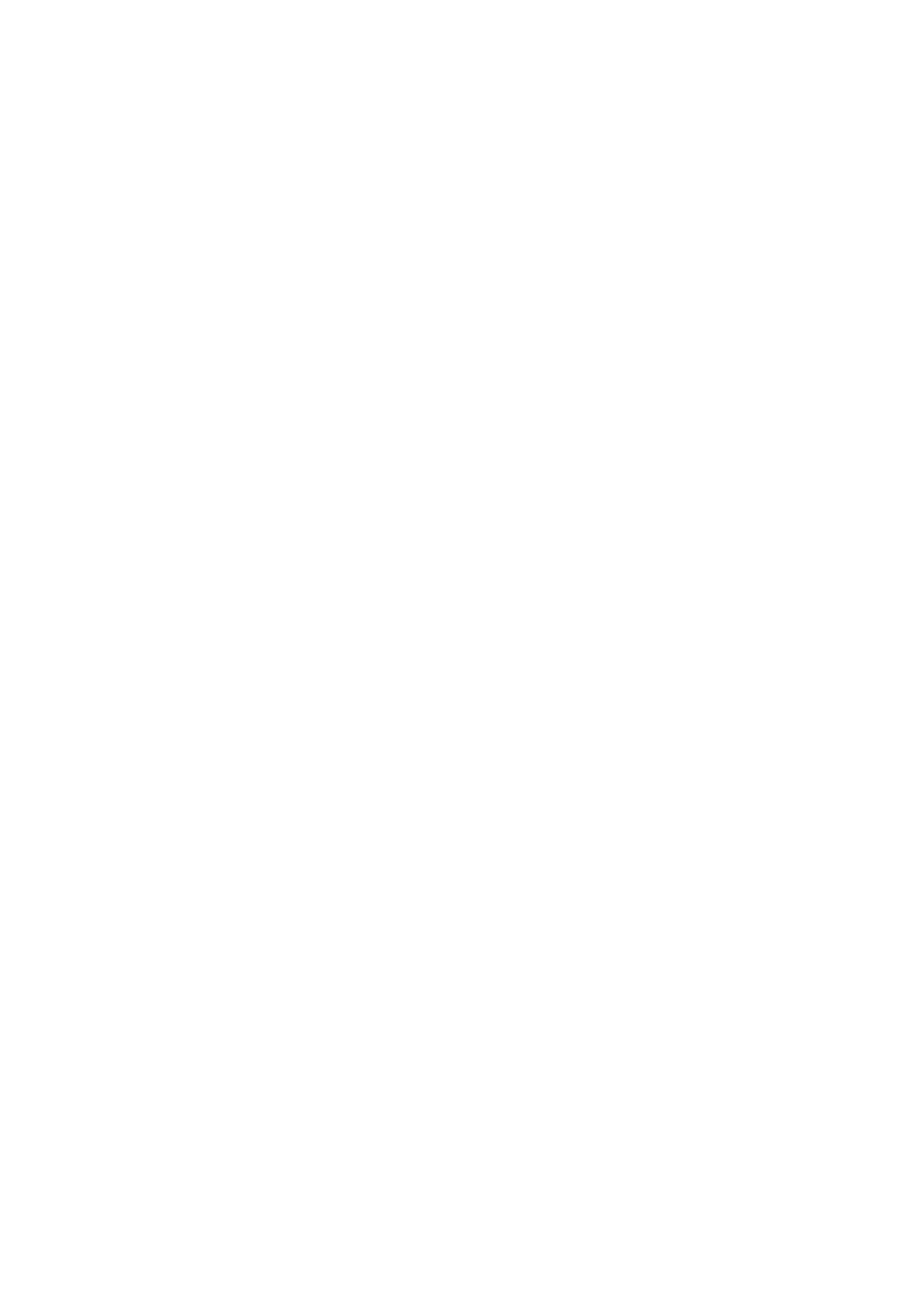## **PRESIDENT'S REPORT**

NZCCSS could be described as the eyes, ears and mouth of the Christian social services.

We see and hear what is happening in government and what is happening in our member agencies. We then try to interpret and convey messages and ideas between the two. We try to help agencies understand and respond to government policy and we try to influence government decisions based on the experience of social services and their communities.

In doing this NZCCSS is constantly balancing pragmatism with the prophetic; compassion with social change. We have to be pragmatic and respond to things as they are, helping social services to make the biggest impact within the political, economic and policy environment that exists. At the same time we can never forget the biblical call for justice and a fair social and economic order.

All the social work in the world cannot make up for the damage caused by colonisation or the social attitudes that underpin family violence. All the budgeting advice we could deliver cannot change the realities of poverty. All the home help possible cannot build a safe warm house for an older person who has rented all their life. Social work, budgeting and home help are all vital; people would be worse off without them, but they will not bring about a fair, just and inter-dependent community.

Therefore, NZCCSS must also be an advocate and a persistent voice for the poor and vulnerable. Not only does this voice speak to government, it speaks to the community and its attitudes and it speaks to us as council members and social services providers to challenge all our thinking and ways of acting.

This balance is not always easy to achieve and in a year in which there has been a change of government and a world-wide recession it has been a challenge. NZCCSS has had to build new relationships and seek common ground while at the same time sustaining what can be unpopular messages about justice and social change. We have had to respond to a growing agenda of changed policy in a way that allows us to have a voice and supports our members and their communities. We have had to say "no we don't agree" in ways that keep dialogue going.

Through our work with the denominational churches who support our members, our dialogue with politicians and policy makers, our publications and research and our public statements, I believe NZCCSS has been of considerable influence to all our audiences. Thanks to the Executive Officer Trevor McGlinchey and the excellent staff of the Secretariat for making this work possible. Thank you also to all of you who are involved in social services as staff or participants for your direct or indirect contributions. As we keep working together the long process of "humanising humanity" will inch forward.

#### *Ko tau rourou, ko taku rourou, ka or ate iwi*

*If you share what is in your basket and I share what is in mine, all the people will prosper.*

Shaun Robinson President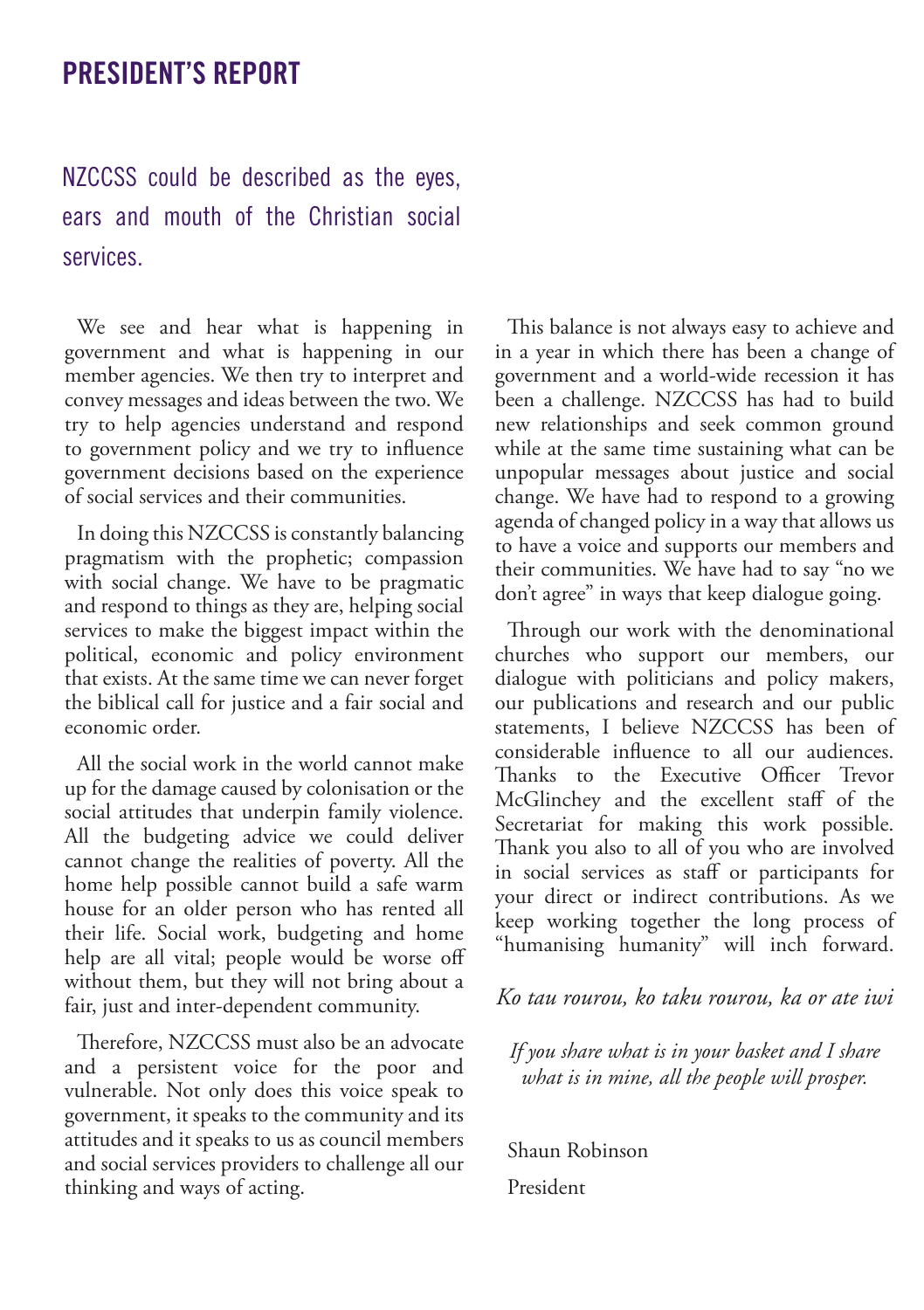## **REPORT ON ACHIEVEMENTS**

#### **Strategic Plan**

The five Strategic Goals set by Council provided the basis for Council's business plan during the 2208/09 Financial Year. Good progress was made against each of the overall strategic goals and activities.

#### **Strategic Goals**

## **Goal 1:** *Promote our Mission through Political Engagement*

| <b>Strategic Activity</b>                                                                                                          | <b>Achievements:</b>                                                                                                                                                                                                                                                                                                                                                                                                                                                                                                                                                                                                                                                                               |
|------------------------------------------------------------------------------------------------------------------------------------|----------------------------------------------------------------------------------------------------------------------------------------------------------------------------------------------------------------------------------------------------------------------------------------------------------------------------------------------------------------------------------------------------------------------------------------------------------------------------------------------------------------------------------------------------------------------------------------------------------------------------------------------------------------------------------------------------|
| An election advocacy<br>platform be developed<br>based on 5 or 6 key<br>messages that are<br>readily communicated<br>and promoted. | Council developed and approved 5 key messages:<br>Support families and communities in nurturing and protecting<br>our children as taonga.<br>Provide older people with a range of choices for their homes,<br>$\bullet$<br>support and lifestyle.<br>Utilise our nation's prosperity responsibly to eliminate poverty.<br>Enable access to good affordable housing for everyone.<br>Support community based programmes to grow the spirit of<br>$\bullet$<br>Aroha Tētahi Ki Tētahi.                                                                                                                                                                                                               |
| Develop and implement<br>a public awareness<br>campaign to raise<br>consciousness of the key<br>message issues.                    | The Aroha Tētahi ki Tētahi - Let Us Look After Each Other call for<br>more action on social justice issues was developed. This call for more<br>action is focussed on an education programme providing promotional<br>material on each of the Council's 5 key messages to our member<br>Christian social service agencies and through our church networks.<br>Brochures, posters and associated web-based support material was<br>developed for each message with 2 of the 5 sets of resources delivered in<br>the 2007/08 Financial year and the final three in the 2008/9 Financial<br>year in the lead up to the Election.<br>The redeveloped Website www.justiceandcompassion.org.nz continues |
|                                                                                                                                    | to offer up to date information and resources and is maintaining a<br>high profile.<br>Council met with its church leaders in a Summit to develop socially<br>just responses to the Global Financial Crisis and recession.<br>This<br>resulted in the 'Together we can" paper being released and widely<br>reported on and distributed.                                                                                                                                                                                                                                                                                                                                                            |
| Actively lobby all<br>political parties on<br>the key messages and<br>platforms developed.                                         | NZCCSS has been given responsibility for the organisation of<br>the meetings between Church leaders and heads of State. Council<br>developed a "Briefing to the Incoming Government" that gave an<br>overview of social service and social justice issues from a NZCCSS<br>perspective. The NZCCSS Secretariat was engaged with a group of<br>other 'umbrella groups' to assist the Minister of Social Development<br>develop her 2009/10 Budget bid and remains as part of this key<br>advisory group. All NZCCSS policy and research is shared with all<br>appropriate spokespeople in the political parties with Parliamentary<br>representation.                                               |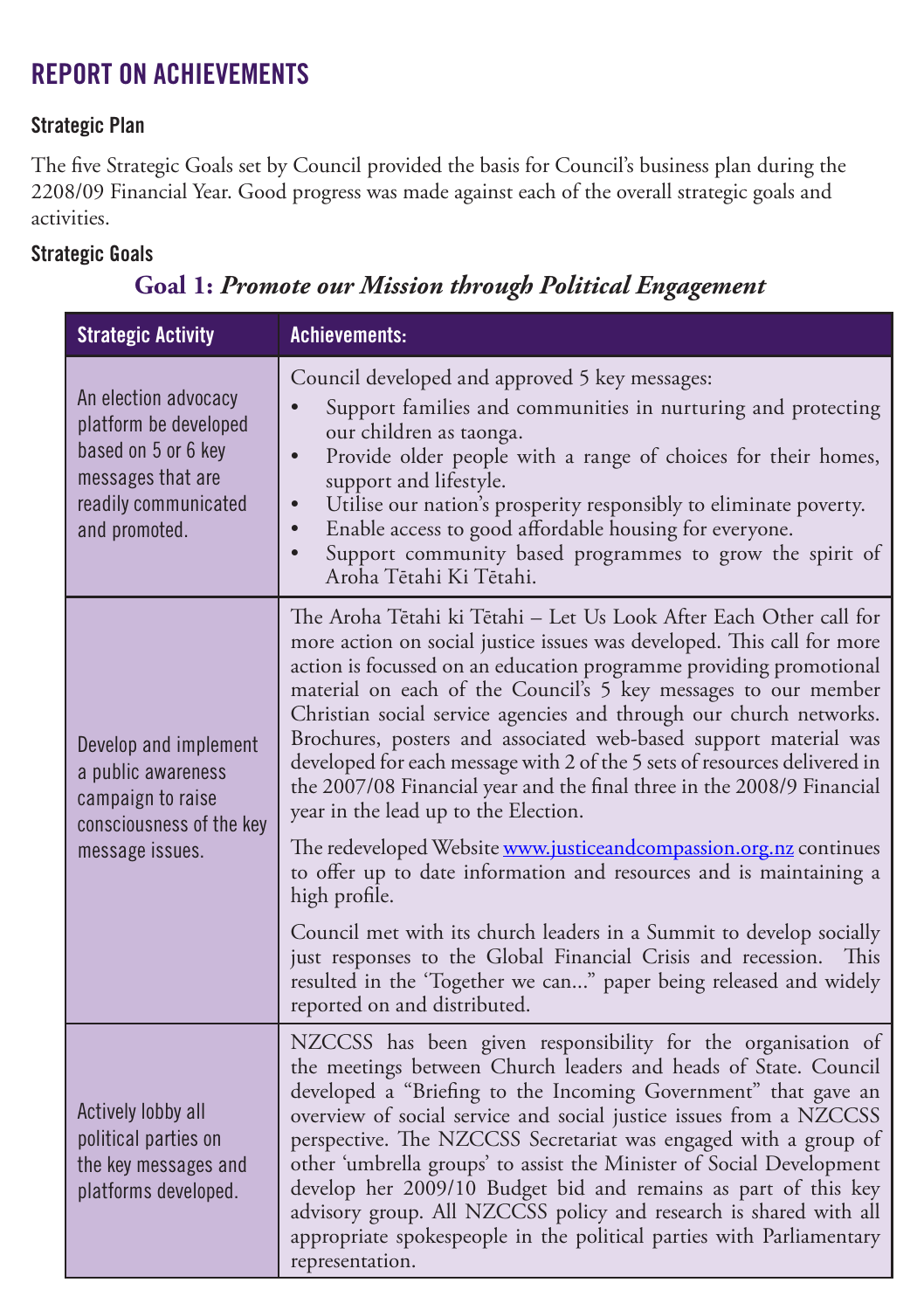## **Goal 2:** *Te Tiriti o Waitangi*

| <b>Strategic Activity</b>                                            | <b>Achievements:</b>                                                                                                                                                                                                                                                                                                                              |
|----------------------------------------------------------------------|---------------------------------------------------------------------------------------------------------------------------------------------------------------------------------------------------------------------------------------------------------------------------------------------------------------------------------------------------|
| Develop and implement<br>an internal Treaty audit<br>of N7CCSS that: | An internal Treaty of Waitangi Audit was completed. In February<br>2009 Council held a hui at Poupatate Marae, in the Rangatikei Valley<br>where the results of this audit were considered. As a result of this hui<br>a number of recommendations were made to Council. These have<br>been discussed and the following recommendations ratified. |
|                                                                      | In order to ensure Maori are appointed to Council:                                                                                                                                                                                                                                                                                                |
|                                                                      | Council develops an ideal person specification and job<br>description that identifies the skill sets and overall skill mix<br>being sought for Council, and                                                                                                                                                                                       |
|                                                                      | That this be provided to denominations when they are<br>considering appointing new Council members.                                                                                                                                                                                                                                               |
| Identifies strategies that<br>will ensure NZCCSS has                 | So that NZCCSS may be seen to be responding to its commitments<br>and obligations to the Treaty its work must reflect issues for and be<br>relevant to Māori.                                                                                                                                                                                     |
| Treaty based initiatives<br>woven through its                        | This will be achieved by the following:                                                                                                                                                                                                                                                                                                           |
| activities, and                                                      | The Secretariat develops a set of work templates that provides<br>for the deliberate consideration and reporting of issues for<br>Māori, and<br>That Council considers reviewing policy group structure<br>$\bullet$<br>to ensure most effective engagement across the range of<br>Christian social service provision, including Māori.           |
|                                                                      | NZCCSS should have an operational base that demonstrates its<br>commitment to and the value it places on Te Tiriti.                                                                                                                                                                                                                               |
|                                                                      | This will be developed by:                                                                                                                                                                                                                                                                                                                        |
| Identifies any gaps in<br>skills knowledge and                       | The KOPPS be reviewed and redeveloped utilising a Treaty<br>of Waitangi 'lens'.                                                                                                                                                                                                                                                                   |
| structure that will need<br>to be addressed                          | The Council meeting practices should be reflective of a Māori world<br>view. Including the following:                                                                                                                                                                                                                                             |
|                                                                      | The Council using deliberate practices of welcome, embrace<br>and closure at its meetings, and the Council having an<br>annual marae based hui.                                                                                                                                                                                                   |

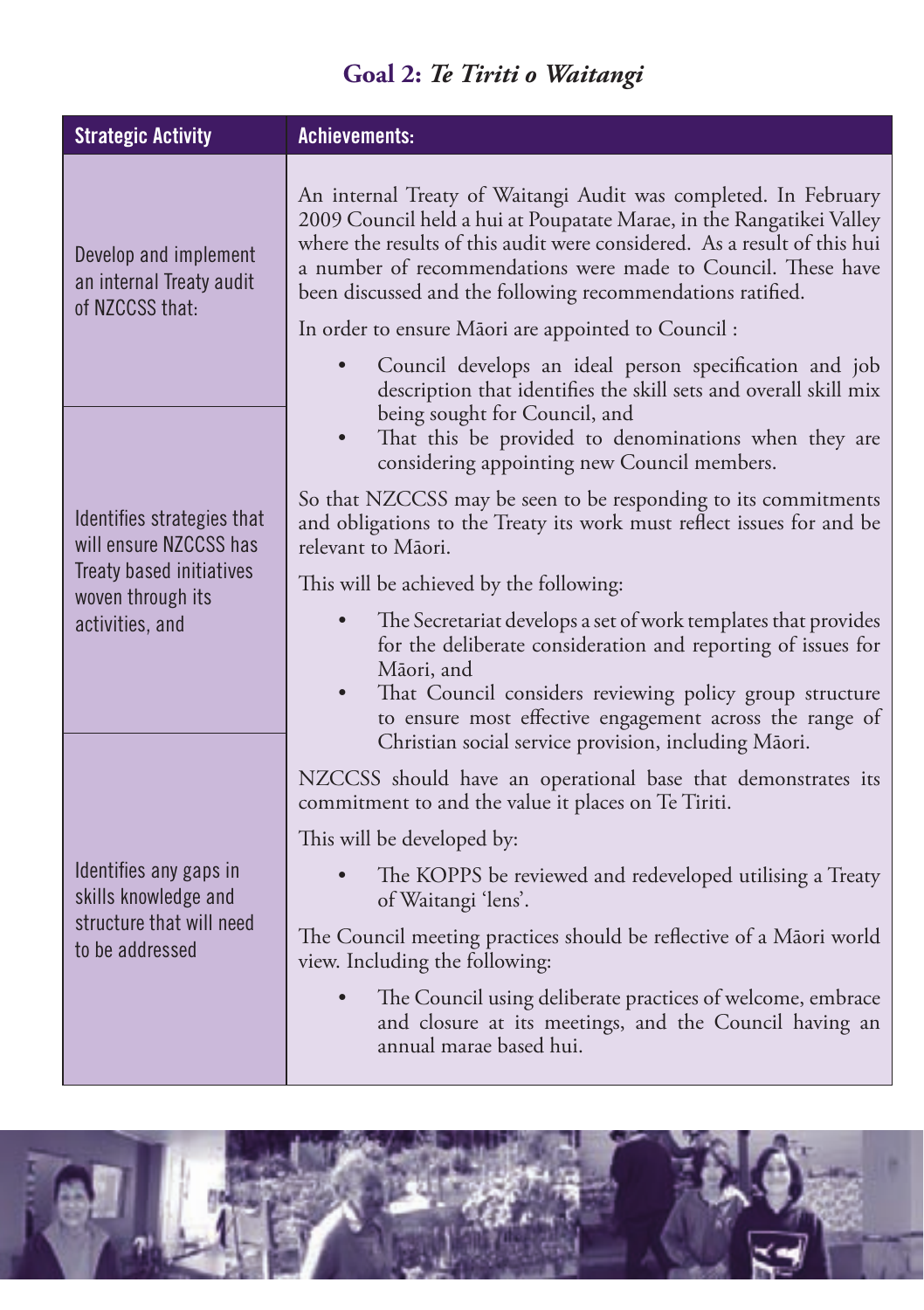## **Goal 3:** *Engage with Society to Promote our Mission*

| <b>Strategic Activity</b>                                                                                                                                                 | <b>Achievements:</b>                                                                                                                                                                                                                                                                                                                                                                                                                                                                                                                                                                                                                                                                                                                                                   |
|---------------------------------------------------------------------------------------------------------------------------------------------------------------------------|------------------------------------------------------------------------------------------------------------------------------------------------------------------------------------------------------------------------------------------------------------------------------------------------------------------------------------------------------------------------------------------------------------------------------------------------------------------------------------------------------------------------------------------------------------------------------------------------------------------------------------------------------------------------------------------------------------------------------------------------------------------------|
| Develop a communications<br>strategy that ensures<br>all research and policy<br>positions are effectively<br>communicated.                                                | The communication strategy has had a multiple focus. During the<br>first half of the year this was mostly the writing and publication<br>of the Aroha Tētahi ki Tētahi work. However, a new style of<br>combined newsletter has also been developed and well received.<br>This newsletter, Kete Kupu, covers the range of NZCCSS work<br>and is published bi-monthly. It has enjoyed a growing circulation<br>with nearly 900 copies being distributed.<br>The bi-weekly e-letter, Policy Watch, has also received strong<br>favourable feedback and has been distributed to nearly 700<br>recipients.<br>The web-site is kept up to date and the feedback from site visitors<br>indicate that it is a valuable site for those interested in social justice<br>issues. |
| Develop a communications<br>strategy that provides<br>for strategic placement<br>of the research and<br>policy positions so<br>they gain maximum<br>traction and results. | The Council's communication strategy has resulted in Council<br>representatives being sought out for comment on social justice<br>policy changes and emerging issues by media.<br>Council regularly releases media statements, both through the<br>secular and the Christian media. While the Christian media uptake<br>is better than the mainstream media the Council's policy positions<br>do receive reasonable coverage. This coverage is further enhanced<br>through our internal publications and use of our website.                                                                                                                                                                                                                                           |
| Undertake kaupapa based<br>research that provides<br>greater knowledge of<br>social service issues and<br>good practice. Ensure<br>research is rigorous.                  | The Grassroots Voices research report (an exciting project focussing<br>on the 'lived experience' of people who access Christian social<br>services) was released early in 2009. This report provides an<br>excellent evidence base to support Council policy positions and<br>to assist within the analysis of emerging social service policy and<br>implementation.<br>During 2009 Council has researched the Christian social service<br>response to the increasing demand for dementia services. This<br>report was released in October 2009.                                                                                                                                                                                                                      |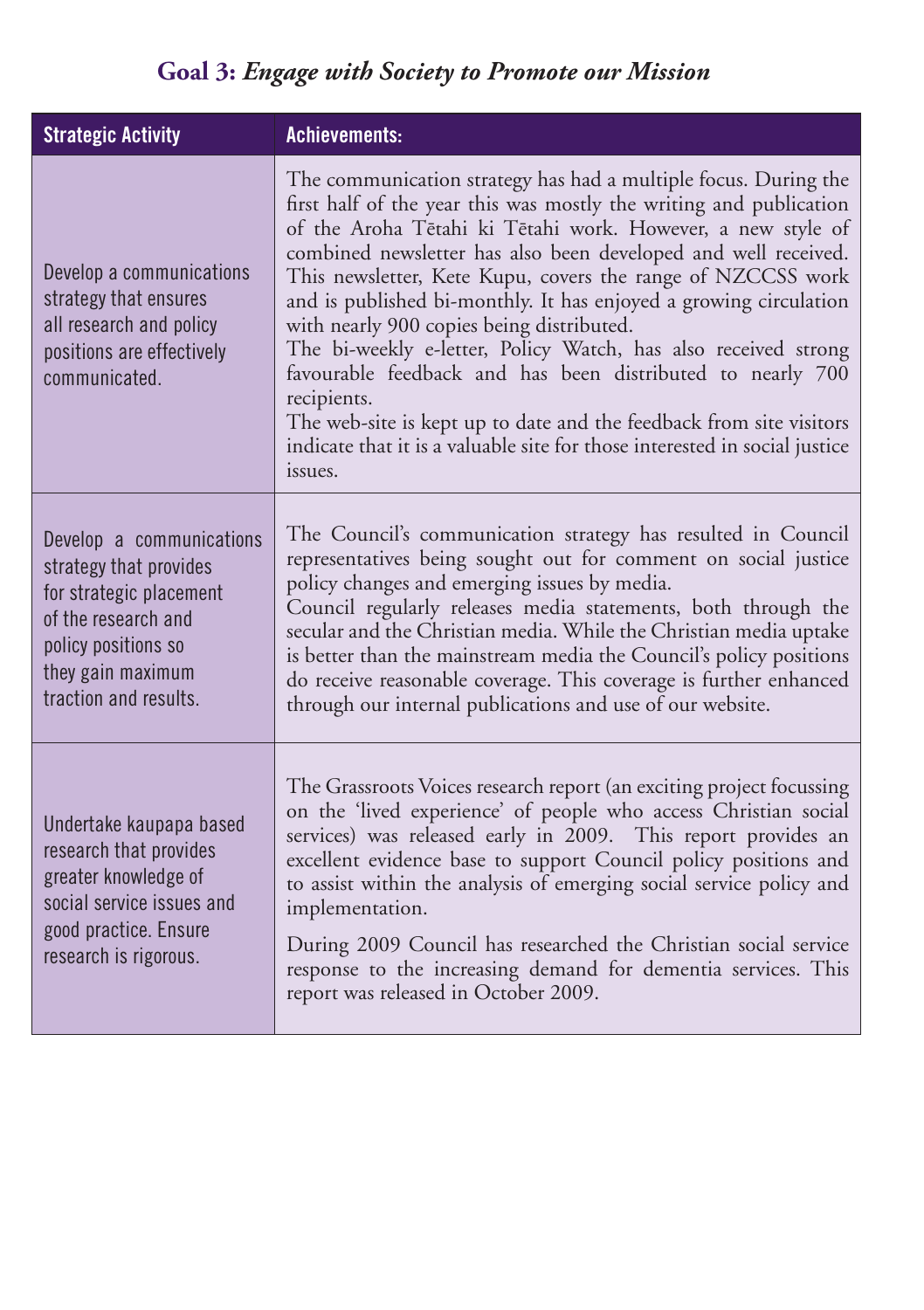## **Goal 4:** *Interact Effectively with our Social Service Provider Base*

| <b>Strategic Activity</b>                                                                                                                          | <b>Achievements:</b>                                                                                                                                                                                                                                                                                                                                                                                                                                                                                                                                                                                                                                                                                                                        |  |
|----------------------------------------------------------------------------------------------------------------------------------------------------|---------------------------------------------------------------------------------------------------------------------------------------------------------------------------------------------------------------------------------------------------------------------------------------------------------------------------------------------------------------------------------------------------------------------------------------------------------------------------------------------------------------------------------------------------------------------------------------------------------------------------------------------------------------------------------------------------------------------------------------------|--|
| Encourage member churches<br>and agencies to identify<br>with and feel valued by<br>NZCCSS by regularly<br>communicating with them.                | Over this year we have been actively involved with our member<br>church leaders. It has been through Church leader support and<br>facilitation that the positive response from churches to the call for<br>more action has been achieved. Church leaders have published<br>a number of press releases supporting Aroha Tētahi ki Tētahi.<br>They have promoted the call for more action on social justice<br>issues to church gatherings and to conferences. NZCCSS and<br>Church leaders have developed a strong relationship.<br>The increasing circulation of our two main publications, Kete<br>Kupu and Policy Watch, and the good 'hit' rate on our website<br>indicate our methods of communication are well received by<br>members. |  |
| Engage with church based<br>social research units to share<br>learning and to mutually<br>support each others kaupapa.                             | The Council has hosted two meetings of Christian social service<br>based researchers. The researchers have valued the opportunity<br>to meet and a recent evaluation of the attendees indicates a<br>desire to continue with these meetings at least twice a year. As<br>a result of these meetings a greater degree of collaboration has<br>developed with researchers sharing resources and ideas.                                                                                                                                                                                                                                                                                                                                        |  |
| Undertake a membership<br>survey to review how we best<br>add value to our members, and<br>to gain a greater understanding<br>of their activities. | A telephone survey of all members has been completed. This has<br>allowed Council to update its database and to better understand<br>the size and scope of its member agencies and the services they<br>deliver. A report on this work is available on our website.                                                                                                                                                                                                                                                                                                                                                                                                                                                                         |  |

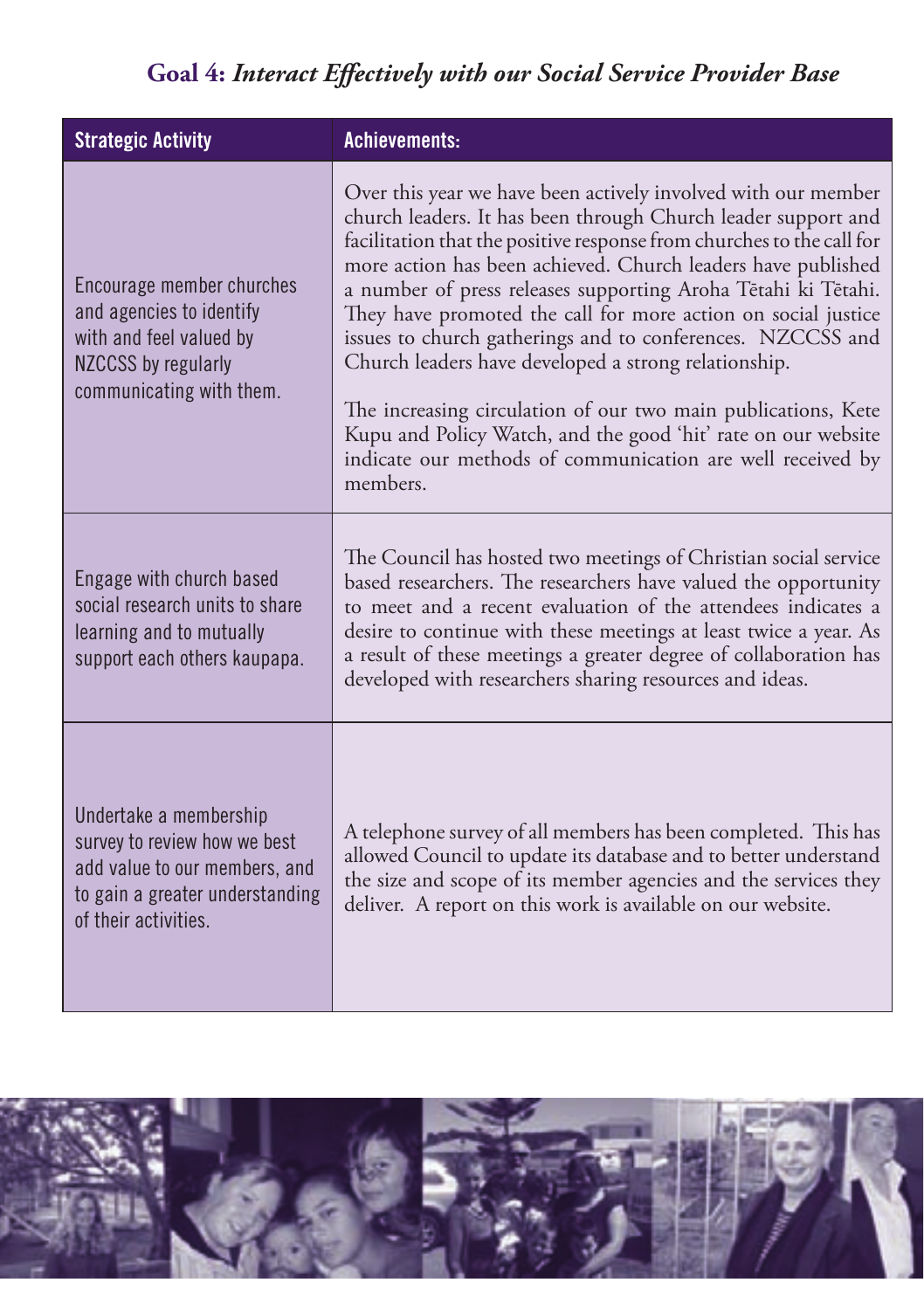## **Goal 5:** *Respond Effectively to Emerging Policy Debate*

| <b>Strategic Activity</b>                                                                                                                                     | <b>Achievements:</b>                                                                                                                                                                                                                                                                                                                                                                                                              |  |
|---------------------------------------------------------------------------------------------------------------------------------------------------------------|-----------------------------------------------------------------------------------------------------------------------------------------------------------------------------------------------------------------------------------------------------------------------------------------------------------------------------------------------------------------------------------------------------------------------------------|--|
| As important policy debates<br>emerge select those that are likely<br>to have the greatest impact on the<br><b>NZCCSS Mission and Values.</b>                 | The Council continues to make submissions to parliamentary<br>select committees on key issues. It makes media releases to<br>promote more socially just responses and actively lobbies<br>government ministers and opposition spokespeople on key<br>issues.                                                                                                                                                                      |  |
| Develop our responses to<br>emerging policy so that NZCCSS<br>can maximise its influence<br>in the debate.                                                    | NZCCSS maintains good linkages with government<br>departments, especially the Ministry of Health and the<br>Ministry of Social Development.<br>The Council takes a lead role in ensuring Church leaders<br>are kept well informed of current social service issues. This<br>assists the Church leaders in their development of responses<br>to these issues and positions them well for discussions with<br>the nation's leaders. |  |
| Consistently link back to our<br>key messages and political<br>engagement platforms. Ensure<br>positions taken are readily<br>defendable and factually based. | NZCCSS has developed an excellent reputation for the quality<br>of its research. The publication of the first of the quarterly<br>Vulnerability Reports occurred at the end of this financial<br>year. These reports are proving to be a very effective tool in<br>ensuring the Council can produce readily defendable policy<br>positions based on the most up to date factual evidence.                                         |  |

#### **Overall Strategic Benefit**

Both the election of the National led government at the last election and the global financial crisis have provided challenges and opportunities. Council has responded well to these challenges by developing influential relationships with the new government.

The opportunity to use the increasing public awareness of the impacts of poverty has also provided Council with the opportunity to

extend its prophetic voice and for its messages to be heard more clearly. The implementation of its multi-faceted communication strategy has resulted in Council being seen as one of the main voices representing poor and vulnerable New Zealanders.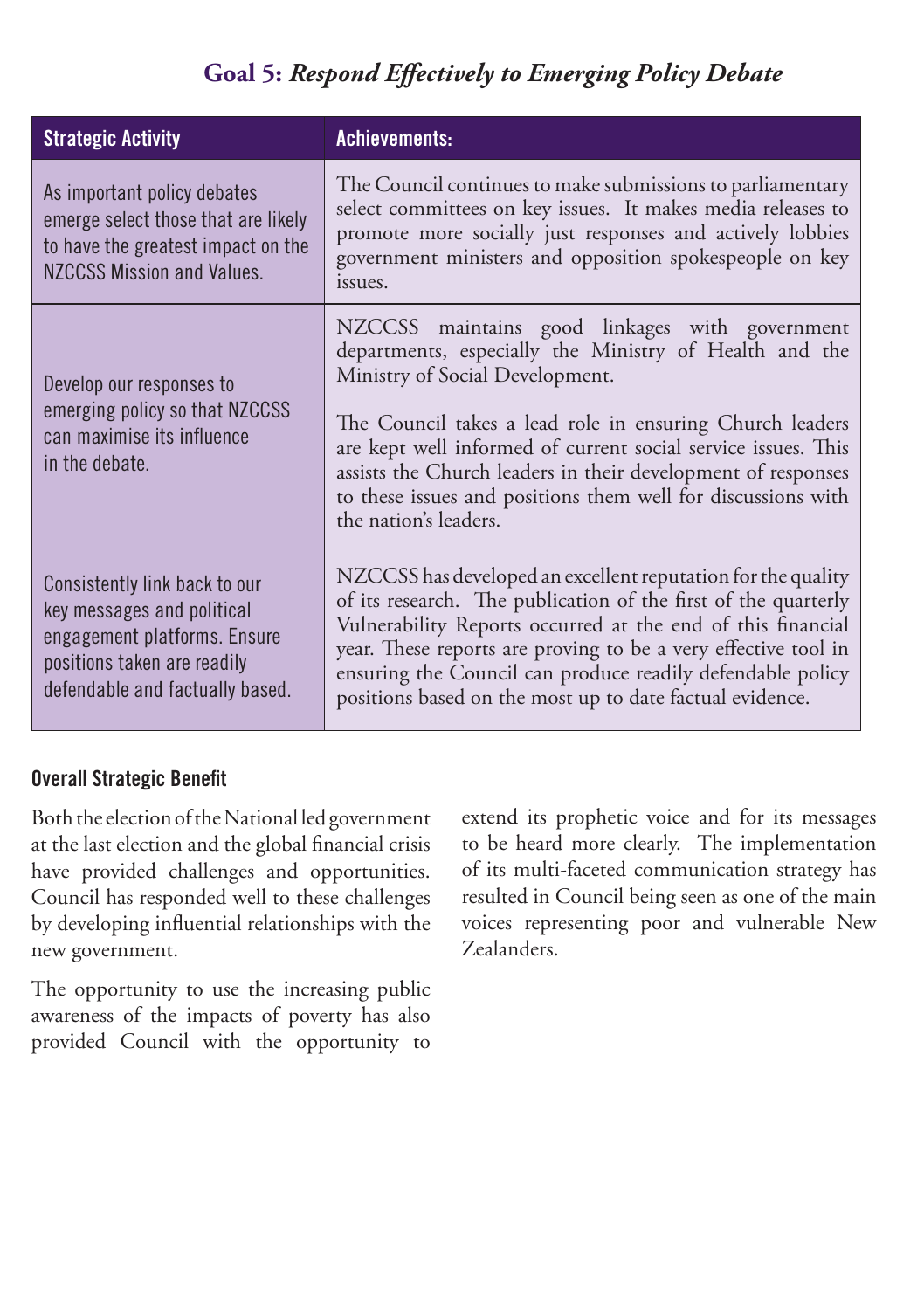## **Operational Report**

#### **Financial**

Council was fortunate during this Financial Year to gain MSD support to use funds (held on Council's behalf by one of its member agencies) for its general operating expenses. The release of these funds for this purpose along with and increased operating grant from MSD, the roll-over of our contract with the Ministry of Health and the continued support of our six foundation members the Anglican Care Network, Baptist Churches of New Zealand, Catholic Social Services, Presbyterian Support Services Inc and the Methodist and Salvation Army churches means that Council operated with a reasonable financial surplus for the 2008/09 Financial Year.

Valuable assistance was also provided by philanthropic organisations including Trust Waikato, JR McKenzie Trust and Thomas George Macarthy Trust. A number of smaller donations were also received from diocese, religious orders and individuals. Without this type of support our role as advocates for poor and vulnerable new Zealanders would be significantly more difficult.

#### **Governance**

The Council had a significant change in denominational representation during the 2008/09 year. In our November meeting our president Ross Kendrew resigned and Michael Greer was appointed as president. However, due to ill health Michael was unable to continue with his role as president, or as a Council member. In February 2009, Shaun Robinson was appointed as president.

Other members who resigned over the 2008/09 year were Catholic Social Services representative Eric Allan and Methodist representative David Hanna. New members welcomed to Council were Ian Donnelly (Catholic Social Services), John Murray and Brian Turner (Methodist Church).

#### **Staff**

The Secretariat has five permanent staff members who work a total of 4.2 full time equivalent positions. The roles of these staff members are:

- • **Executive Officer**  Trevor McGlinchey
- **Finance and Office Administrator** Bo Liu
- **Policy Advisors** Paul Barber and Anne Kelly
- **Researcher/ Project Worker** Dr Betsan Martin

#### **Overall Operational Achievement**

The Secretariat team, with the strong voluntary support of policy group members and denominational representatives on Council, has achieved the majority of its business goals for the 2008/09 Financial Year.

## **Economic Crisis**

In light of the current economic crisis and international recession economic forecasters (and providers of social services) are predicting a high level of unemployment emerging over the next 12 months. This equates to many more New Zealanders living in poverty and experiencing the dreadful stress and life shocks of this state of existence. Social service providers will be inundated with ever increasing workloads.

Council members are responding well to the increased workload and a greater level of effort is being put into meeting the increased demand. Council will continue to advocate for all poor and vulnerable New Zealanders and will particularly focus on those with the greatest level of need.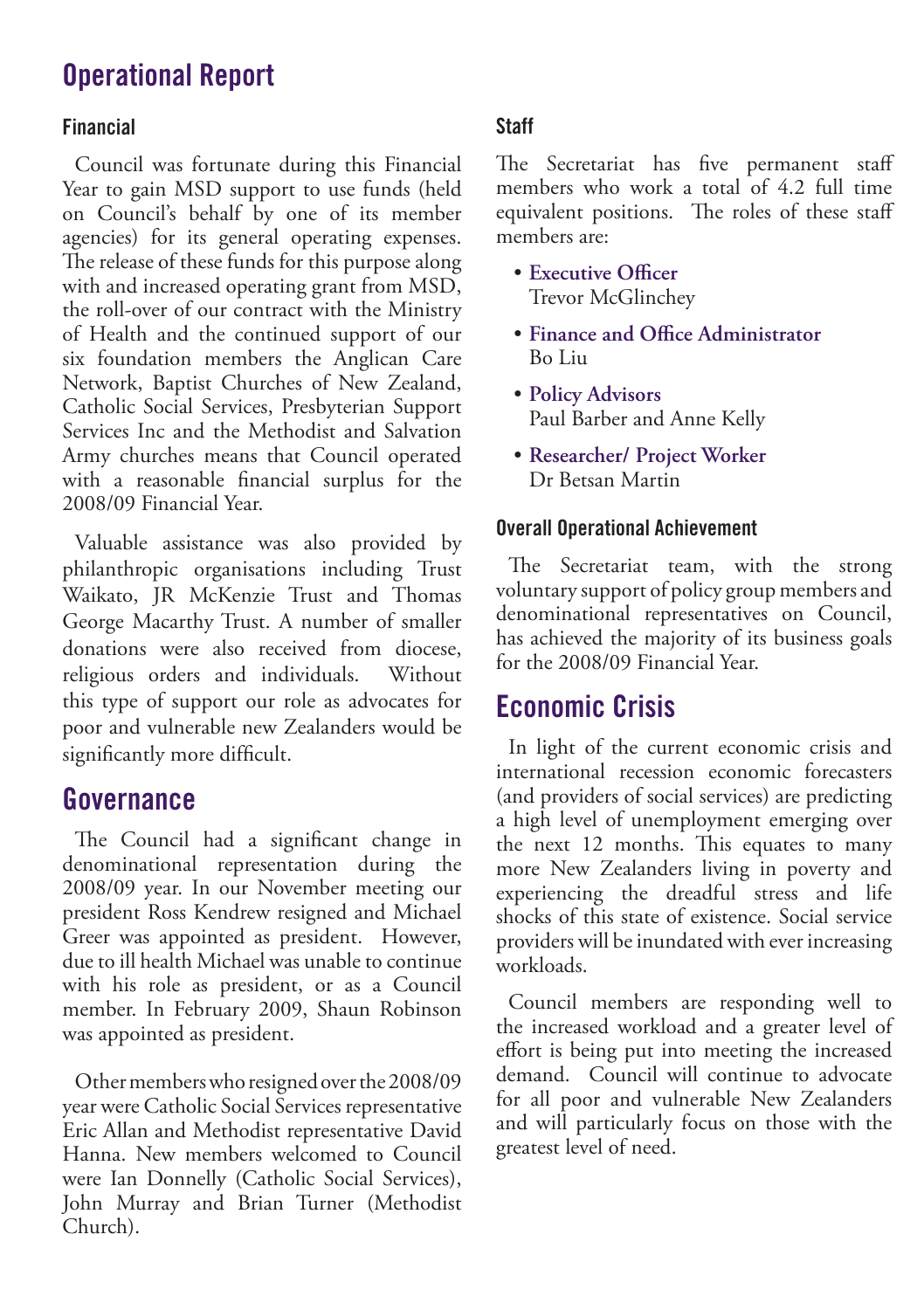## **Annual Accounts**

For a full statement of our audited accounts, please contact our office by emailing admin@nzccss.org.nz, or phoning (04) 473 2627.

## **Statement Of Financial Performance For The Year Ended 30 June 2009**

| <b>INCOME</b>                  | <b>FY 2009</b> | <b>FY 2008</b> |
|--------------------------------|----------------|----------------|
| Subscriptions                  | 126,390        | 124,045        |
| Contracts                      | 203,772        | 124,289        |
| Grants                         | 141,846        | 100,500        |
| Interest                       | 30,426         | 35,143         |
| Sale of Mailings & Donations   | 2,105          | 3,211          |
| <b>Fees for Other Services</b> | 5,714          | 275            |
|                                | 510,253        | 387,463        |
| <b>EXPENDITURE</b>             |                |                |
| <b>Staff Costs</b>             | 327,477        | 309,597        |
| Administration                 | 61,303         | 60,783         |
| Meetings & Projects            | 79,067         | 92,086         |
|                                | 467,847        | 462,466        |
| Operating Surplus/(Deficit)    | U              | $-75,003$      |
| Conference Surplus/(Deficit)   | 0              | $-12,216$      |
| NET SURPLUS/(DEFICIT)          | 42,406         | $-87,219$      |

## **Statement Of Movements In Equity For The Year Ended 30 June 2009**

| <b>ACCUMULATED FUNDS</b>                                            | <b>FY 2009</b>    | <b>FY 2008</b>       |
|---------------------------------------------------------------------|-------------------|----------------------|
| Equity at start of the year<br>Net surplus/(deficit) for the period | 387,323<br>42,405 | 474,542<br>$-87,219$ |
| EQUITY AT END OF THE YEAR                                           | 429,728           | 387,323              |